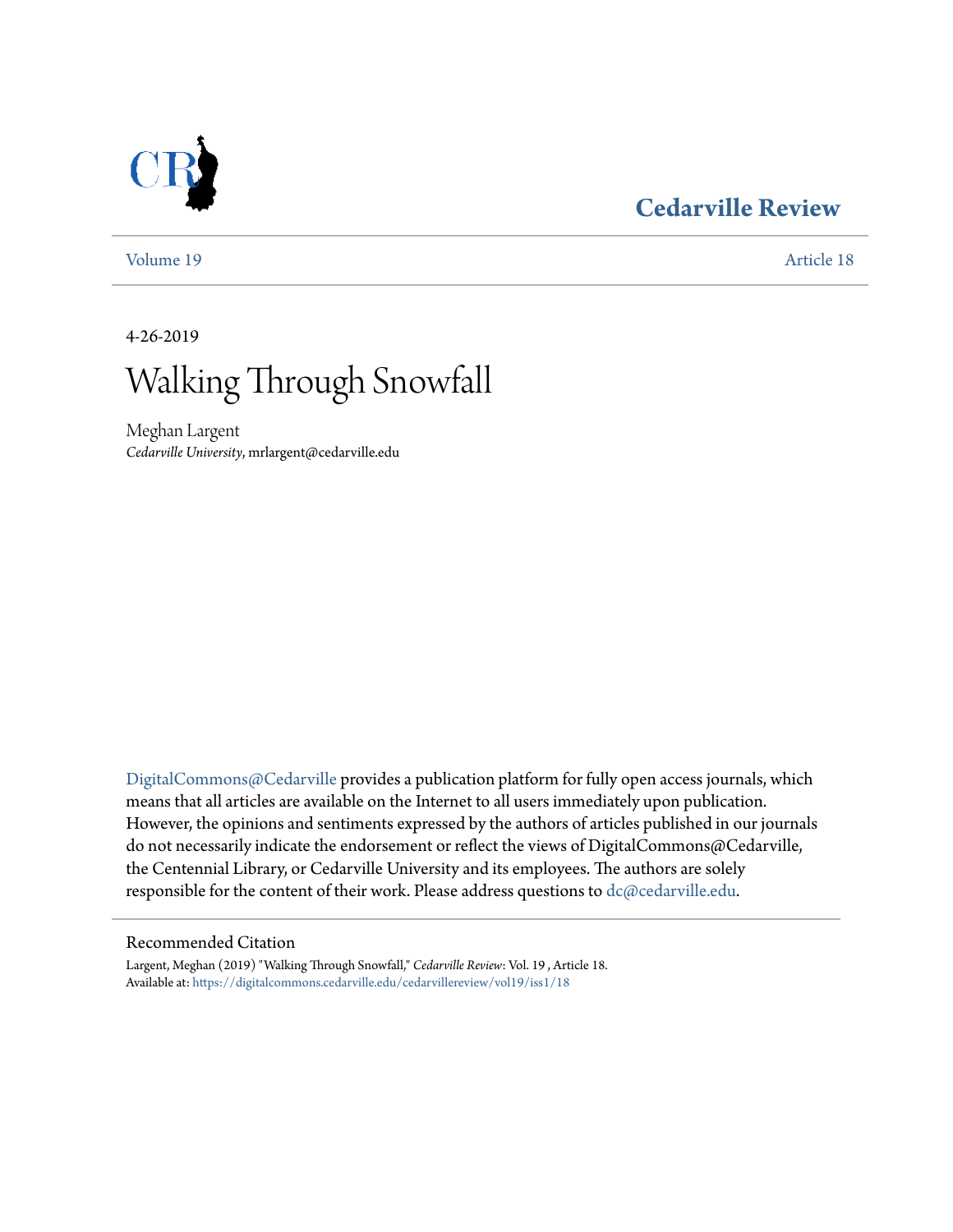### Walking Through Snowfall

Browse the contents of [this issue](https://digitalcommons.cedarville.edu/cedarvillereview/vol19/iss1) of *Cedarville Review*.

#### **Keywords**

Cedarville, creative writing, poetry, Meghan Largent

#### **Creative Commons License**  $\bigcirc$   $\circ$

This work is licensed under a [Creative Commons Attribution-Noncommercial-No Derivative Works 4.0](http://creativecommons.org/licenses/by-nc-nd/4.0/) [License.](http://creativecommons.org/licenses/by-nc-nd/4.0/)

#### **About the Contributor (Optional)**

Meghan Largent is a junior English major at Cedarville University with a minor in Creative Writing. Her goal in life is to use her art to portray ordinary events and struggles in a real and truthful way that others can empathize with and relate to. Much of her inspiration is drawn from writers like Anya Silver, e.e. cummings, Emily Dickinson, and Shakespeare. Words have always fascinated her more than anything else, but she also loves coffee, succulents, sunshine, and music.

Follow this and additional works at: [https://digitalcommons.cedarville.edu/cedarvillereview](https://digitalcommons.cedarville.edu/cedarvillereview?utm_source=digitalcommons.cedarville.edu%2Fcedarvillereview%2Fvol19%2Fiss1%2F18&utm_medium=PDF&utm_campaign=PDFCoverPages)



Part of the [Poetry Commons](http://network.bepress.com/hgg/discipline/1153?utm_source=digitalcommons.cedarville.edu%2Fcedarvillereview%2Fvol19%2Fiss1%2F18&utm_medium=PDF&utm_campaign=PDFCoverPages)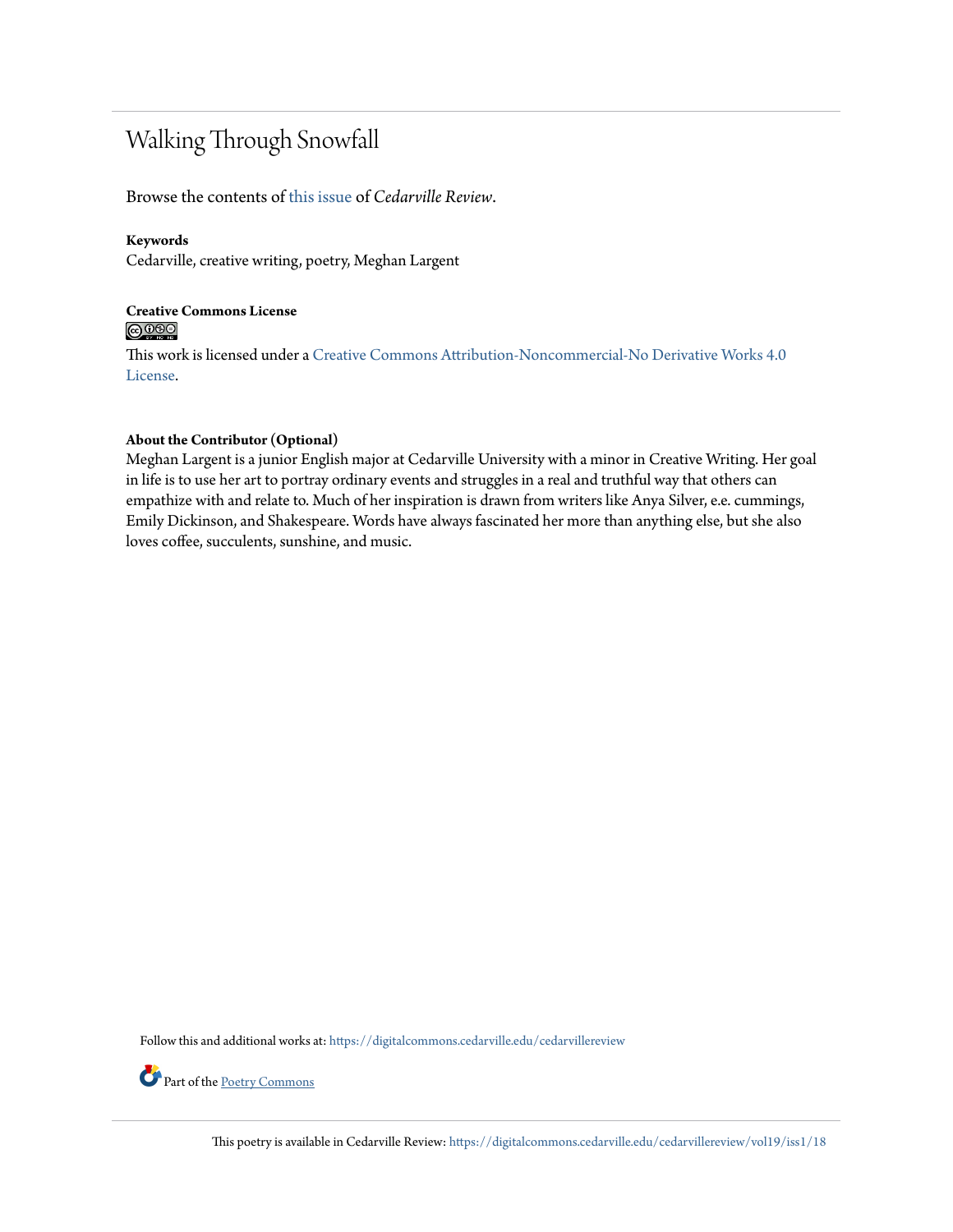## **WALKING THROUGH SNOWFALL**

#### MEGHAN LARGENT

There's power in silence in snow blanketing old sins like cotton tears that cover both fresh and old graves future sins and past mistakes lost souls and those who finally have been found.

#### 16 | **THE CEDARVILLE REVIEW**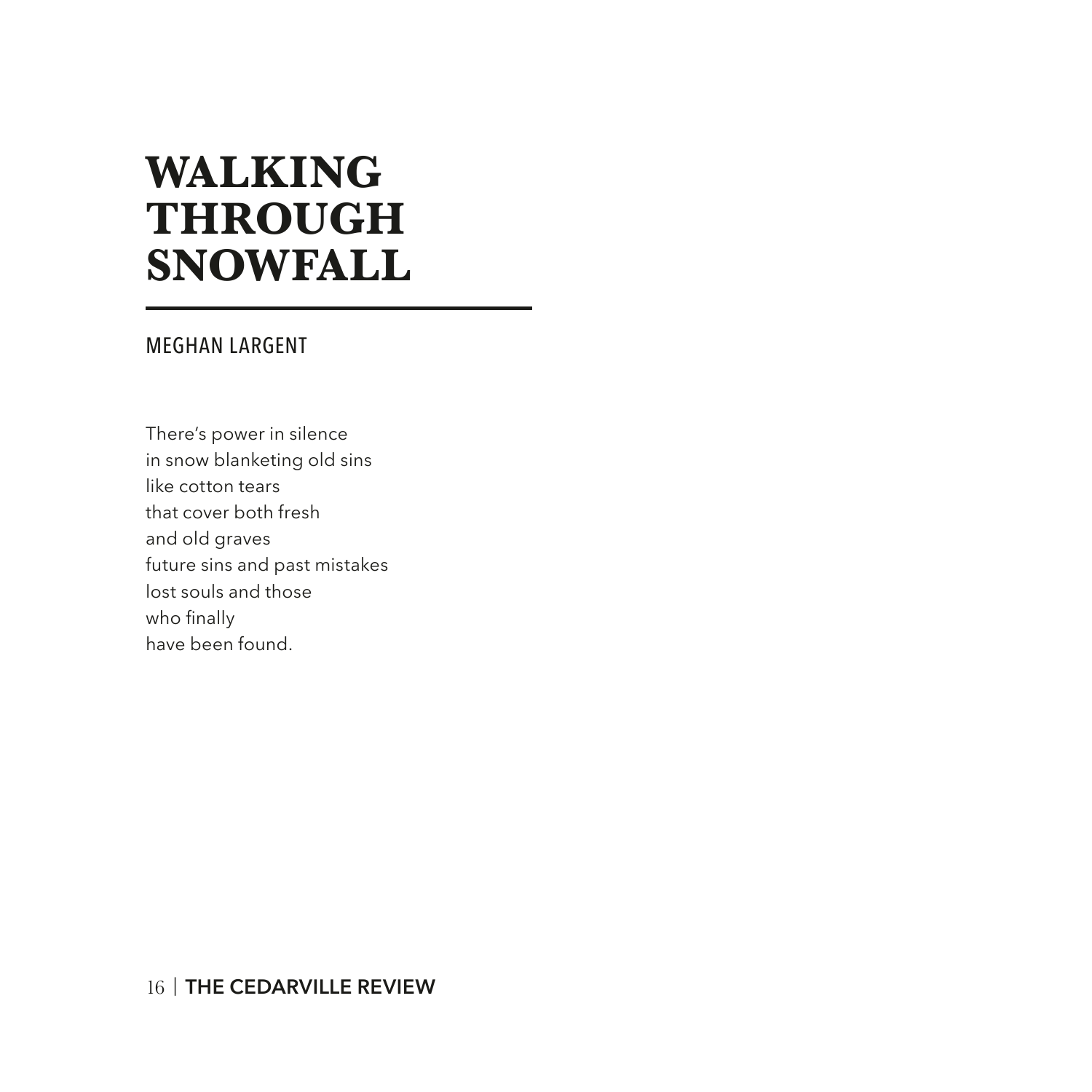Do souls bear silence? Or are they innately pure transcending even gravity to freeze the body into strict solitude unrelenting peace? Silence is forgiveness rebirth (isolation from a world so densely meaningful that it cannot contain me cannot feel my sorrow or even my roaring emptiness cannot be) captured within this bright empty canvas.